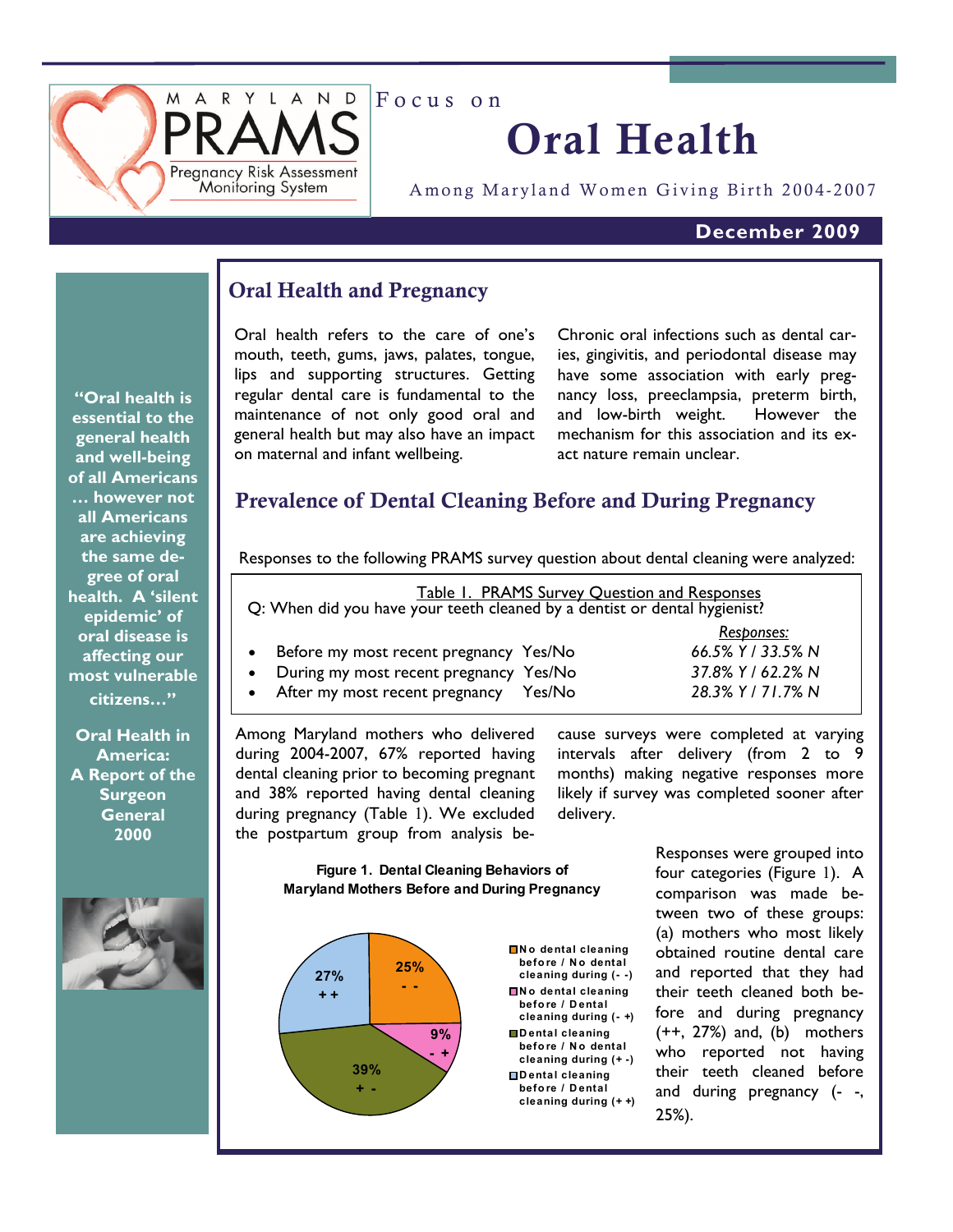

Disparities between different populations were prominent for oral health care. Lack of teeth cleaning by a dental hygienist or dentist before or during pregnancy was most prevalent among women who were Hispanic (42%), Black (33%), not high school graduates (44%), and users of Medicaid for delivery (35%) (Figure 2).

| <b>Factor</b>                                                                                                                                                                                                                                                    | <b>Teeth Cleaned</b><br><b>Before and Dur-</b><br>ing Pregnancy<br>$n=1,718, (++)$ | <b>Teeth not Cleaned</b><br><b>Before and During</b><br>Pregnancy<br>$n=1,275, (--)$ | nancy, I<br>prenata<br>vitamin<br>loss, ur                          |
|------------------------------------------------------------------------------------------------------------------------------------------------------------------------------------------------------------------------------------------------------------------|------------------------------------------------------------------------------------|--------------------------------------------------------------------------------------|---------------------------------------------------------------------|
| Preconception<br>Daily multivitamin use<br><b>Unintended pregnancy</b><br>Previous low birth-weight infant<br>History of partner abuse, physical                                                                                                                 | %<br>45<br>26<br>7<br>$\mathbf{2}$                                                 | %<br>$23*$<br>50*<br>$19*$<br>8                                                      | depress<br>nificantl<br>lent a<br>who c<br>dental (<br>and du       |
| During the Year Before Delivery, stressors<br><b>Job loss</b><br>Separation or divorce<br><b>Homelessness</b><br>Jail time (self or partner)<br><b>Unpaid bills</b><br>Pregnancy, unwanted by partner<br>Arguments, increased w. partner<br>Moved to new address | 6<br>4<br>9<br>5<br>17<br>22                                                       | $16*$<br>13<br>$\overline{7}$<br>$\boldsymbol{6}$<br>$31*$<br>13<br>$29*$<br>40*     | (−<br>women<br>(Table 2<br>lence o<br>hyperte<br>lar bet<br>groups. |
| During pregnancy<br>Smoking, last 3 months<br>Initiation of prenatal care, first trimester<br>Diabetes, chronic or gestational<br><b>Hypertension</b>                                                                                                            | 5<br>89<br>8<br>$\mathbf{H}$                                                       | $14*$<br>65*<br>9<br>П                                                               | <b>Birth C</b><br>Womer<br>have<br>cleaned<br>during<br>had ne      |
| Postpartum<br>Breastfed infant, 10+ weeks<br><b>Depression, reported</b>                                                                                                                                                                                         | 63<br>8                                                                            | 49*<br>$17*$                                                                         | prevaler<br>ture bi<br>$18\%)$ , a                                  |
| <b>Birth Outcomes</b><br>Low-birth weight infant (<2500 grams)<br>Premature delivery (<37 weeks)                                                                                                                                                                 | 7<br>18                                                                            | 9<br> 9                                                                              | weight<br>7%). T<br>ences v<br>tically si                           |

Many unhealthy behavd factors such ntended preglate initiation of l care, lack of intake, job npaid bills, and sion were sigly more prevamong women did not have cleaning before ring pregnancy than among who did  $(++)$ 2). The prevaof diabetes and ension was simiween the two groups.

#### **Dutcomes**

n who did not their teeth before and pregnancy (--) arly the same nce of premairths (19% vs. and low birth infants (9% vs. These differvere not statisignificant.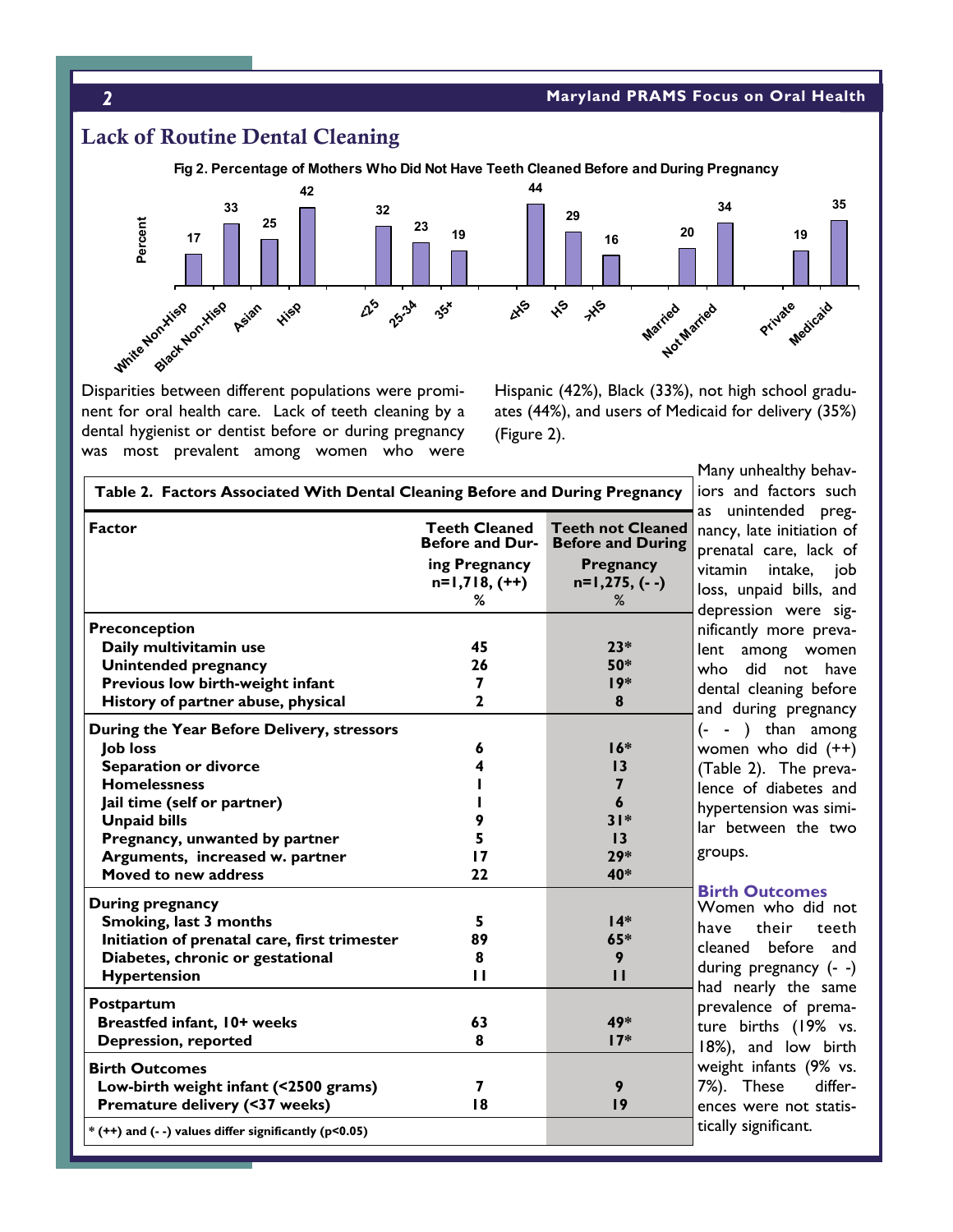#### **Maryland PRAMS Focus on Oral Health** *3*

## Oral Health Counseling

From a list of selected topics, care of the teeth and gums was the topic that was least reported to have been discussed during prenatal visits by a healthcare worker (Figure 3). Despite the high percentage of women who had not had their teeth cleaned during pregnancy (62%) (Table 1), only 44% of women reported that they received counseling about oral health (Figure 3).



**Figure 3. Percentage of Mothers Reporting Topics** 

#### **Comments from PRAMS mothers:**

"I had 3 [teeth] that needed to come out but I couldn't afford to pay for it. I was in pain the whole 9 months of pregnancy."



**Summary** 

Our findings indicate that dental care among pregnant women remains largely an issue of access and insurance coverage. Mothers who were Hispanic, Black, with fewer years of education, or no private health insurance had the highest rate of non teeth cleaning before and during pregnancy. These women with poor preventive oral health care were also burdened with many stressors and prepregnancy risk factors such as unpaid bills, postpartum depression, prior low-birth weight infant and unintended pregnancy.

Nationally, findings for a relationship between oral health problems and maternal health have been mixed. Our analysis did not show a significant association between oral health and birth outcomes (premature delivery, low-birth weight infant) or medical disorders during pregnancy (diabetes, hypertension). However, multiple associations between lack of oral health care and unhealthy pregnancy factors or behaviors

were revealed. There is a strong sense that oral health is an essential part of maternal child health and general health.

Since pregnancy is often the only time that many low-income women have access to medical and dental care (Medicaid covers all routine preventive and diagnostic oral health services during pregnancy), greater efforts should be made to educate, detect and treat oral health problems during this period. In Maryland, 62% of women reported that they did not get their teeth cleaned during pregnancy. Most women, and perhaps some dentists, are probably not aware that routine dental cleanings should continue every six months—even during pregnancy.

Oral health promotion should be a part of the health policy agenda. The prenatal visit is an opportune time to integrate oral health into a comprehensive preventive health plan for women.

"A dentist...told me I could not have any work done [while pregnant with twins]. One twin passed away at 74 days old. Three months before my last pregnancy, I miscarried."

"During my pregnancy I could not see a dentist because no one accepted my insurance. Now I need 4 crowns."